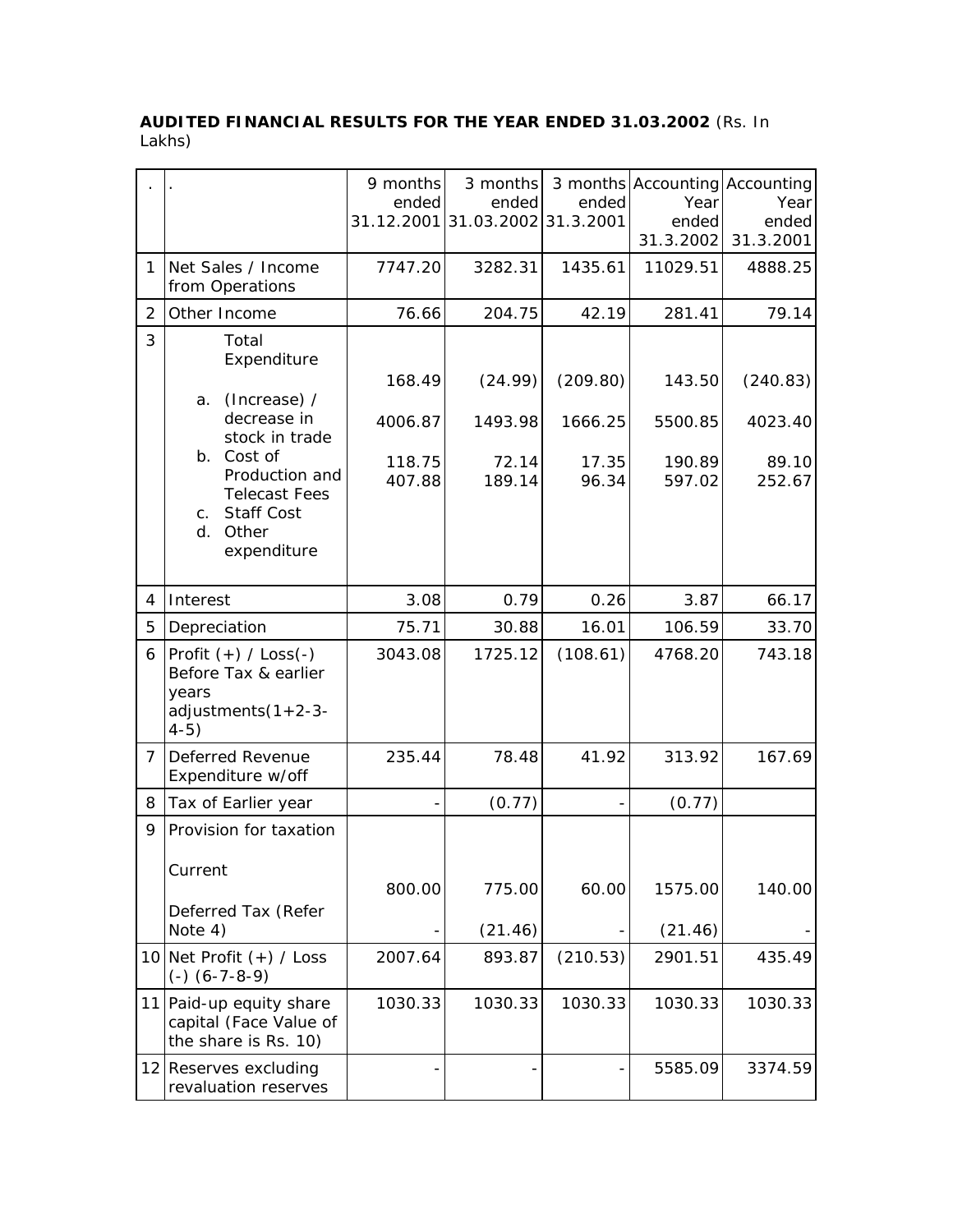| 13 EPS for the period, for<br>the year to date and<br>for the previous year<br>(not annualized) | 19.49   | 8.67    | (2.04)  | 28.16   | 4.23    |
|-------------------------------------------------------------------------------------------------|---------|---------|---------|---------|---------|
| 14 Aggregate of Non-<br>promoter<br>Shareholding: (Refer<br>Note 6)                             |         |         |         |         |         |
| - Number of shares                                                                              | 3303790 | 3306500 | 3303300 | 3306500 | 3303300 |
| - Percentage of<br>Shareholding                                                                 | 32.07   | 32.09   | 32.06   | 32.09   | 32.06   |

## **Segment wise Revenue, Results and Capital Employed** (Rs. In Lakhs)

|   | Particulars                                               | 3 months<br>ended<br>31.3.2002 | Year<br>ended<br>31.3.2002 |
|---|-----------------------------------------------------------|--------------------------------|----------------------------|
| 1 | Segment Revenue                                           |                                | 7964.27<br>3065.24         |
|   | a. Commissioned Programs<br>b. Sponsored Programs         | 2778.07<br>504.24              | 11029.51                   |
|   | Total                                                     | 3282.31                        |                            |
|   | Less: Inter segment revenue                               |                                | 11029.51                   |
|   | Total Net Sales / Income from Operations                  | 3282.31                        |                            |
|   | 2 Segment Results                                         |                                |                            |
|   | Profit / (Loss) before tax and interest from each segment |                                |                            |
|   | a. Commissioned Programs<br>b. Sponsored Programs         | 1672.11<br>141.21              | 4427.70<br>957.47          |
|   | Total                                                     | 1813.32                        | 5385.17                    |
|   | Add: (i) Other Income                                     | 204.74                         | 281.40                     |
|   | Total                                                     | 2018.06                        | 5666.57                    |
|   | Less: (i) Interest                                        | 0.79                           | 3.87                       |
|   | (ii) Other un allocable expenditure                       | 292.15                         | 894.50                     |
|   | Total Profit before tax and write offs                    | 1725.12                        | 4768.20                    |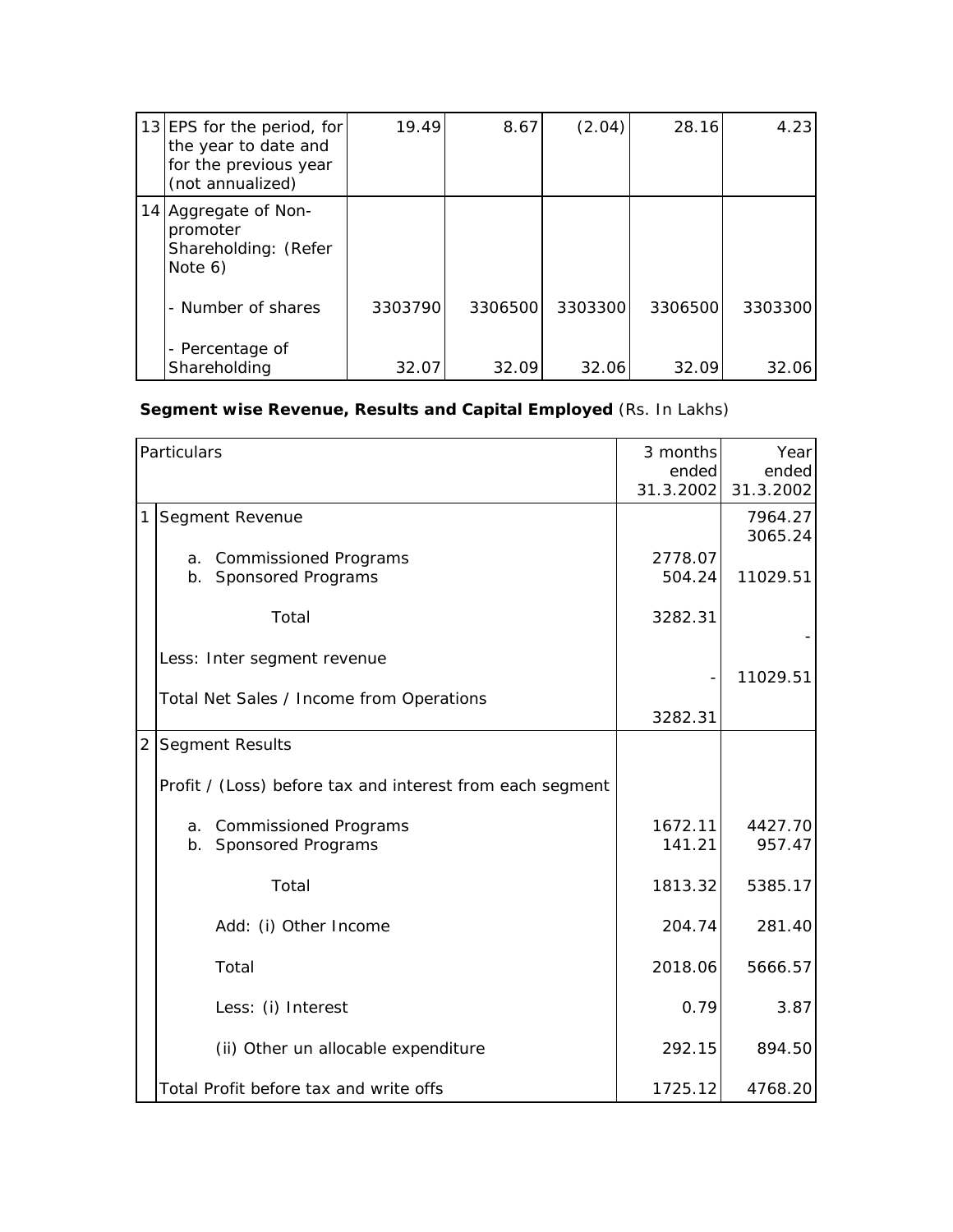3 Capital Employed

(Segment assets – Segment Liabilities)

(Refer Note No. 5)

## \* Net of Deferment

## Notes

- 1. The above results were taken on record by the Board of Directors at their meeting held on 24<sup>th</sup> May, 2002.
- 2. The Board has recommended final dividend of 50% (Rs. 5 per share) for the year ended 31<sup>st</sup> March, 2002 (which includes 25% (Rs. 2.50 per share) interim dividend declared and paid during the year) on the paid-up equity share capital of the Company, subject to the approval of members at the ensuing annual general meeting of the Company.
- 3. The figures for the three months ended 31/3/2002 are not comparable with the corresponding quarter of the previous year due to change in the accounting policy wherein entire cost of production of serials in respect of which the Company retains IPRs, was written in the last quarter of the previous year. The Company continues to write off the entire cost of production of serials in the current year.
- 4. As per Accounting Standard (AS-22) issued by ICAI, Company has provided for Deferred Tax liability of Rs. (21.46) Lakhs for the year ended as on 31/03/2002. Deferred tax Liability up to 31/03/2001 amounting to Rs. 149.58 Lakhs has been adjusted to the balance in the Profit & Loss Account.
- 5. Fixed Assets used in the Company's operations or liabilities contracted have not been identified to any of the reportable segments, as the fixed assets are used interchangeably between segments. The Company believes that it is currently not practicable to provide segment disclosures relating to total assets and liabilities since a meaningful segregation of the data is onerous.
- 6. The Aggregate Non-promoter Shareholding has gone up post March 31, 2002 due to sale of 10,41,600 Equity Shares, representing 10.11% of the total paid-up capital of the Company by the promoters of the Company on 29<sup>th</sup> April, 2002.
- 7. Corresponding figures of the previous period have been regrouped / restated, wherever necessary.

Statement pursuant to Clause 43 of Listing Agreement Utilization of IPO proceeds of Rs. 3644.23 Lacs

(Rs. In Lakhs)

|                                          | Projected<br>Utilization<br>up to 31.03.2002 | <b>Actual Utilization</b><br>up to 31.03.2002 |
|------------------------------------------|----------------------------------------------|-----------------------------------------------|
| Equipment & Miscellaneous Assets         | 1994.00                                      | 1167.24                                       |
| Buildings and Locations (incl. Advances) | 750.00                                       | 736.28                                        |
| Lease Rental Deposit                     | 600.00                                       | 716.78                                        |
| Preliminary & Issue Expenses             | 400.00                                       | 348.66                                        |